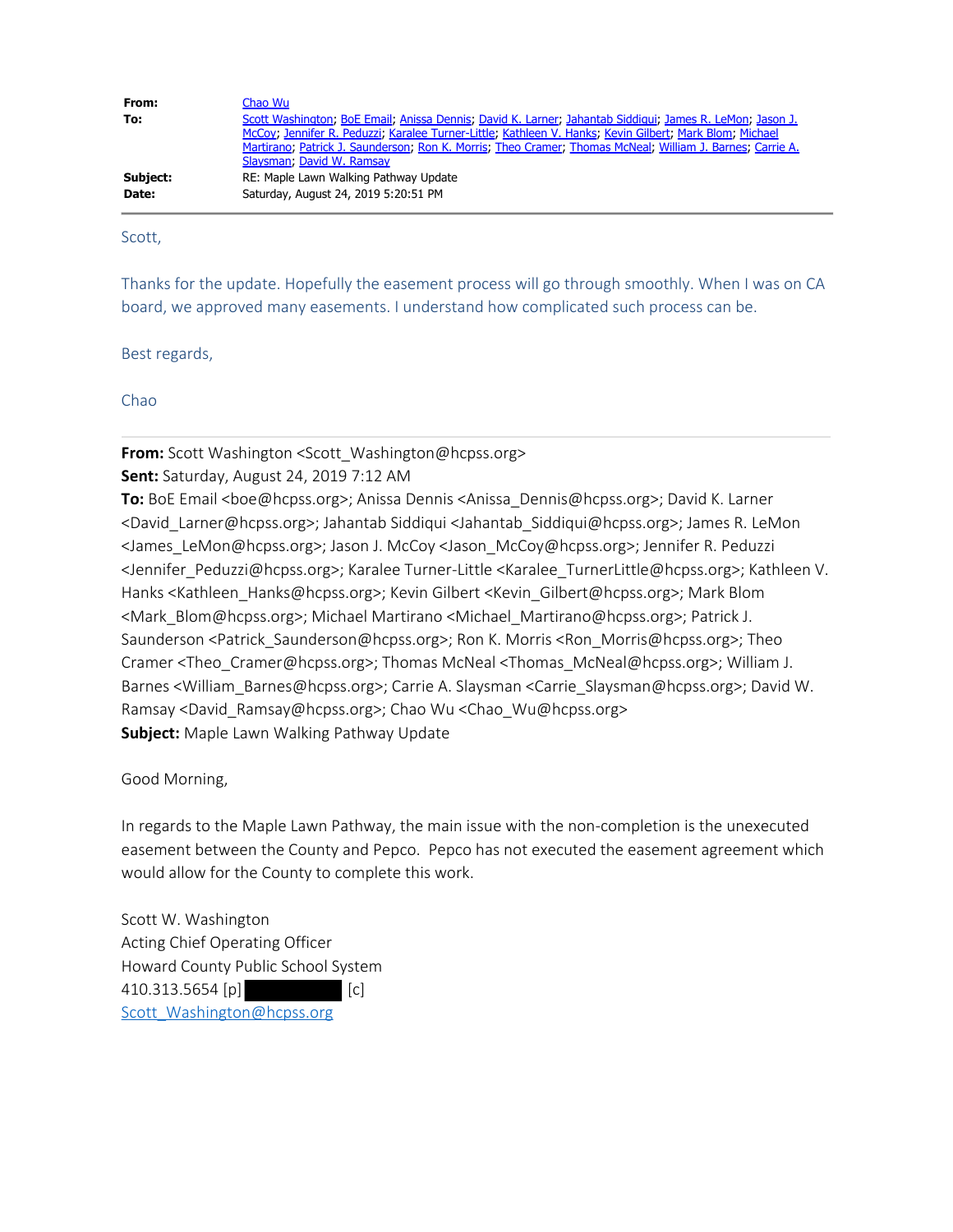| From:    | Ellen Kwon Honda                                                                                                                             |
|----------|----------------------------------------------------------------------------------------------------------------------------------------------|
| To:      | Kathleen V. Hanks                                                                                                                            |
| Cc:      | Superintendent; BoE Email; Vicky Cutroneo; Tanisha Burks; Adam Downes; ask@howardcountymd.gov; David W. Ramsay; Bruce Gist; Scott Washington |
| Subiect: | [External] Please continue the bus service!! Please read                                                                                     |
| Date:    | Thursday, August 15, 2019 10:19:11 AM                                                                                                        |
|          |                                                                                                                                              |

Completion of the path will not change the situation. That will not change it's isolated location and the lighting situation.

PLEASE WE NEED THE BUS SERVICE!!! THIS IS NOT ABOUT THE COMPETITION OF THE PATH.

None of my neighborhood kids will be walking on that path and you are forcing them to become car riders.

This is very difficult for working parents to get notified of this major changes just 3 week before the start of the new school year!

I urge you to walk the path yourself before responding to this email.

#### Ellen Kwon Honda

On Thu, Aug 15, 2019, 9:57 AM Kathleen V. Hanks <[Kathleen\\_Hanks@hcpss.org](mailto:Kathleen_Hanks@hcpss.org)> wrote:

Dear Ms. Kwon Honda:

Thank you for contacting the Board of Education and the Office of the Superintendent. The Board and Superintendent appreciate your input. We want to assure you that the Transportation Department is<br>monitoring the matter, a

Once again, thank you for your email.

Kind regards,

Kathy Hanks

Administrator

Board of Education

Phone: 410-313-7194

Fax: 410-313-6633

Email: [kathleen\\_hanks@hcpss.org](mailto:kathleen_hanks@hcpss.org)

From: Ellen Kwon Honda [<kwonhonda@gmail.com](mailto:kwonhonda@gmail.com)> **Sent:** Wednesday, August 14, 2019 11:06 PM

**To:** Superintendent <[superintendent@hcpss.org>](mailto:superintendent@hcpss.org); BoE Email [<boe@hcpss.org](mailto:boe@hcpss.org)>; Vicky Cutroneo <[Vicky\\_Cutroneo@hcpss.org>](mailto:Vicky_Cutroneo@hcpss.org); Tanisha Burks [<Tanisha\\_Burks@hcpss.org](mailto:Tanisha_Burks@hcpss.org)>; Adam Downes [<Adam\\_Downes@hcpss.org](mailto:Adam_Downes@hcpss.org)>; [ask@howardcountymd.gov](mailto:ask@howardcountymd.gov)

**Subject:** [External] Fwd: FES Non-transported Boundary Change

Please see pictures of the path below. This is NOT a safe path!! This path does not have any lights and it is very isolated. It is a trail through the woods over a body of water.

I believe this decision has been made without the consideration of the safety of our children and impact to the community. It is not acceptable to announce this 3 weeks before the start of a new school year.

By stop providing the bus service, the county is forcing many children to become car riders. Fulton Elementary school is at 121% capacity and adding all of the new car riders is detrimental and dangerous<br>to the family and

I urge you to walk the path yourself and decide if you would feel comfortable sending your own child to walk to school on this path!!

Thank you,

Ellen Kwon Honda

 $\vert$  ?  $\overline{?}$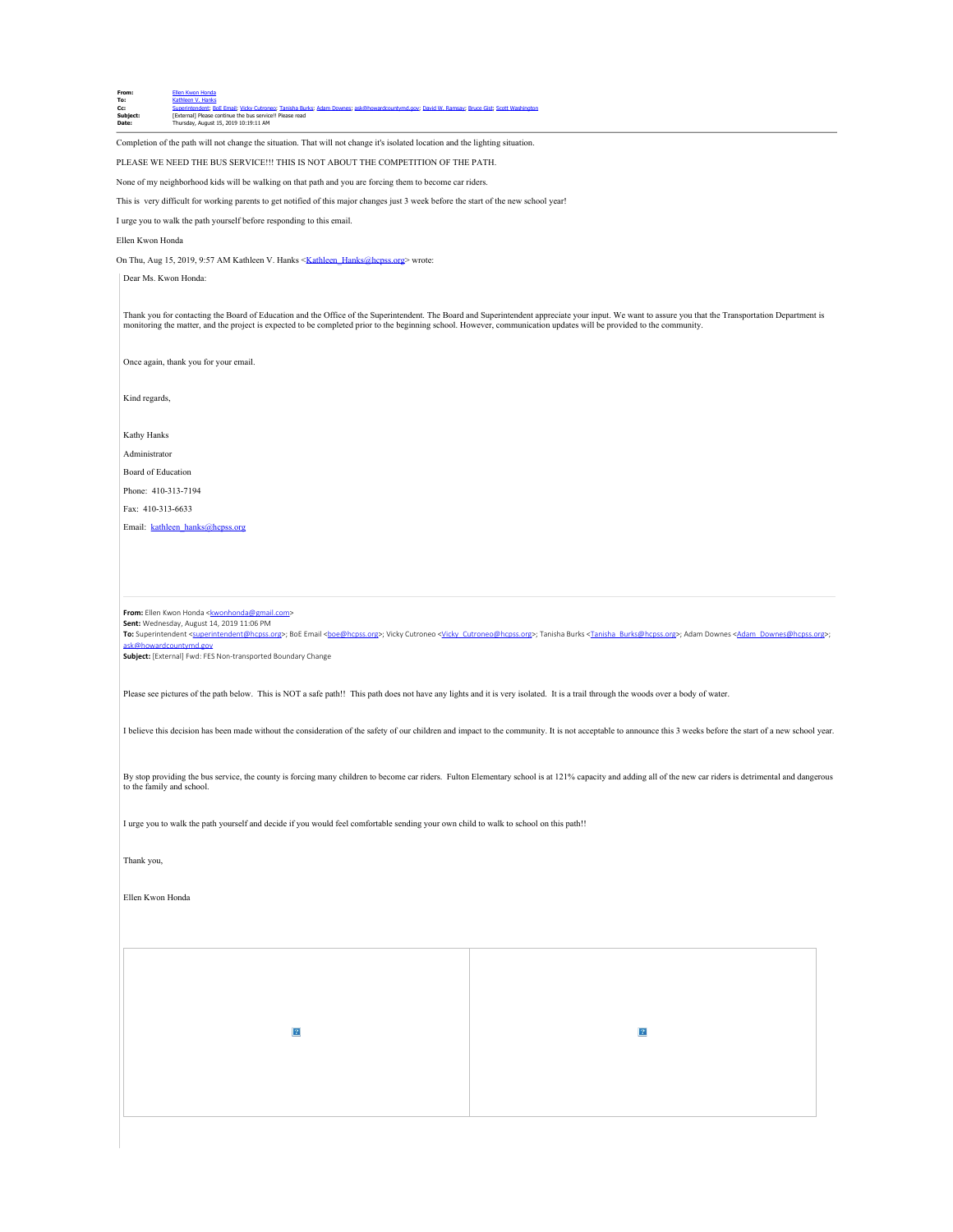$\boxed{2}$ 

Begin forwarded message:

**From:** Fulton Elementary School [<Tanisha\\_Burks@hcpss.org](mailto:Tanisha_Burks@hcpss.org)>

**Subject: FES Non-transported Boundary Change**

**Date:** August 12, 2019 at 12:00:39 PM EDT

To: [<kwonhonda@gmail.com](mailto:kwonhonda@gmail.com)>

Reply-To: Fulton Elementary School [<Tanisha\\_Burks@hcpss.org](mailto:Tanisha_Burks@hcpss.org)>

### **E** Fulton Elementary School

## FES Non-transported Boundary Change Monday, August 12, 2019

Dear Fulton Families,

After many years of planning and coordinating with community partners, we are excited to announce the final stage of the completion of the walking path connecting the Maple Lawn community. Although the path has not been finalized at this time, we will continue to work with our community partners to ensure the completion before the start of the school year. In the event that the path is not completed by the beginning of the school year, temporary bus service will be provided to the area until the path is completed. The completion of this path will create a wonderful model of accessibility and connectivity between the school campus and community. I am writing to inform you of a non-transported boundary change that will be made to Fulton Elementary School, Lime Kiln Middle School and Reservoir High School.

As outlined in Board of Education policy 5200, Pupil Transportation, transportation services will be provided to students when the distance between their home and the home school is **greater** than the following:

- Half-day Pre-Kindergarten morning, noontime and afternoon: 0.5 mile
- Full-day Kindergarten through Grade 8: 1.0 mile
- Grade 9 through 12: 1.5 mile

Effective, September 3, 2019, the walking path connecting the Maple Lawn community to the Reservoir HS, Lime Kiln MS, Fulton ES, and Cedar Lane campus will be accessible.

New maps (attached) depicting this change will be reflected on the HCPSS school information website and the school and bus locator application will also be updated.

We are working on our arrival and departure procedures to include an increased number of walkers and will be communicating that plan shortly.

Thank you,

Tanisha Burks

[Fulton Walk 19-20.pdf](http://track.spe.schoolmessenger.com/f/a/OJ_7h8EshOx1RZ_xgJ1o2A~~/AAAAAQA~/RgRfMsCnP0R1aHR0cHM6Ly9tc2cuc2Nob29sbWVzc2VuZ2VyLmNvbS9tLz9zPTFtU1lUMWJ0N3NrJm1hbD1iMGM3MjM2ZmMwNGZmYzE2OTZkMjJjNGM1NzA4YWMwYjQ0ZTc5NmY3MmU3ZTQzNGIzY2UxYjE1MDEzMTM0N2U3VwdzY2hvb2xtQgoAACeNUV2hIfjMUhNrd29uaG9uZGFAZ21haWwuY29tWAQAAAAB)

Connect with Us:

## $\boxed{?}$

**Address** 11600 Scaggsville Road Fulton, MD 20759

### $\overline{?}$

**Phone** 410-880-5957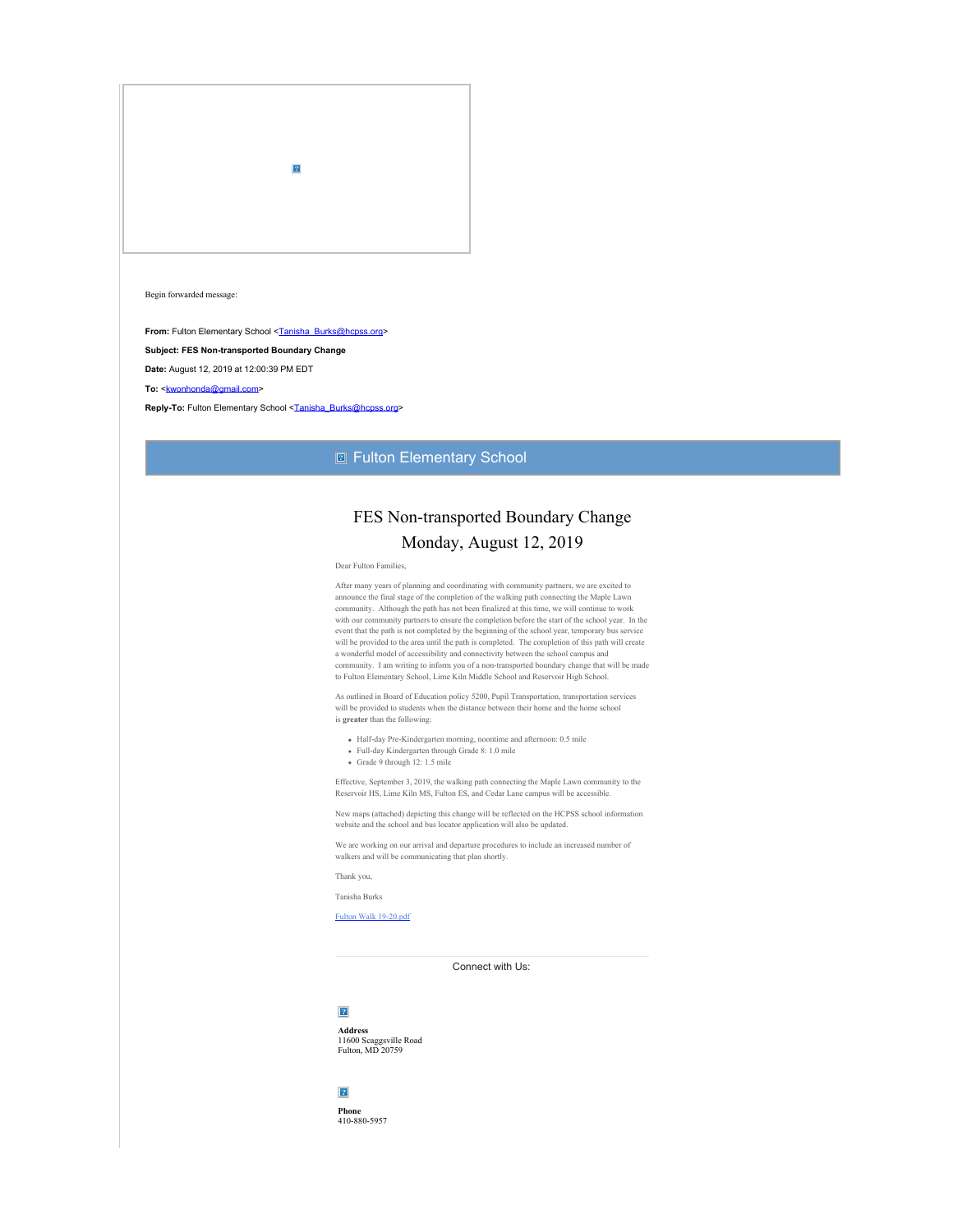

Howard County Public Schools would like to continue connecting with you via email. If you prefer to be removed from our list, please contact Howard County Public Schools directly. To stop receiving all email messages distr

SchoolMessenger is a notification service used by the nation's leading school systems to connect with parents, students and staff through voice, SMS text, email, and social media.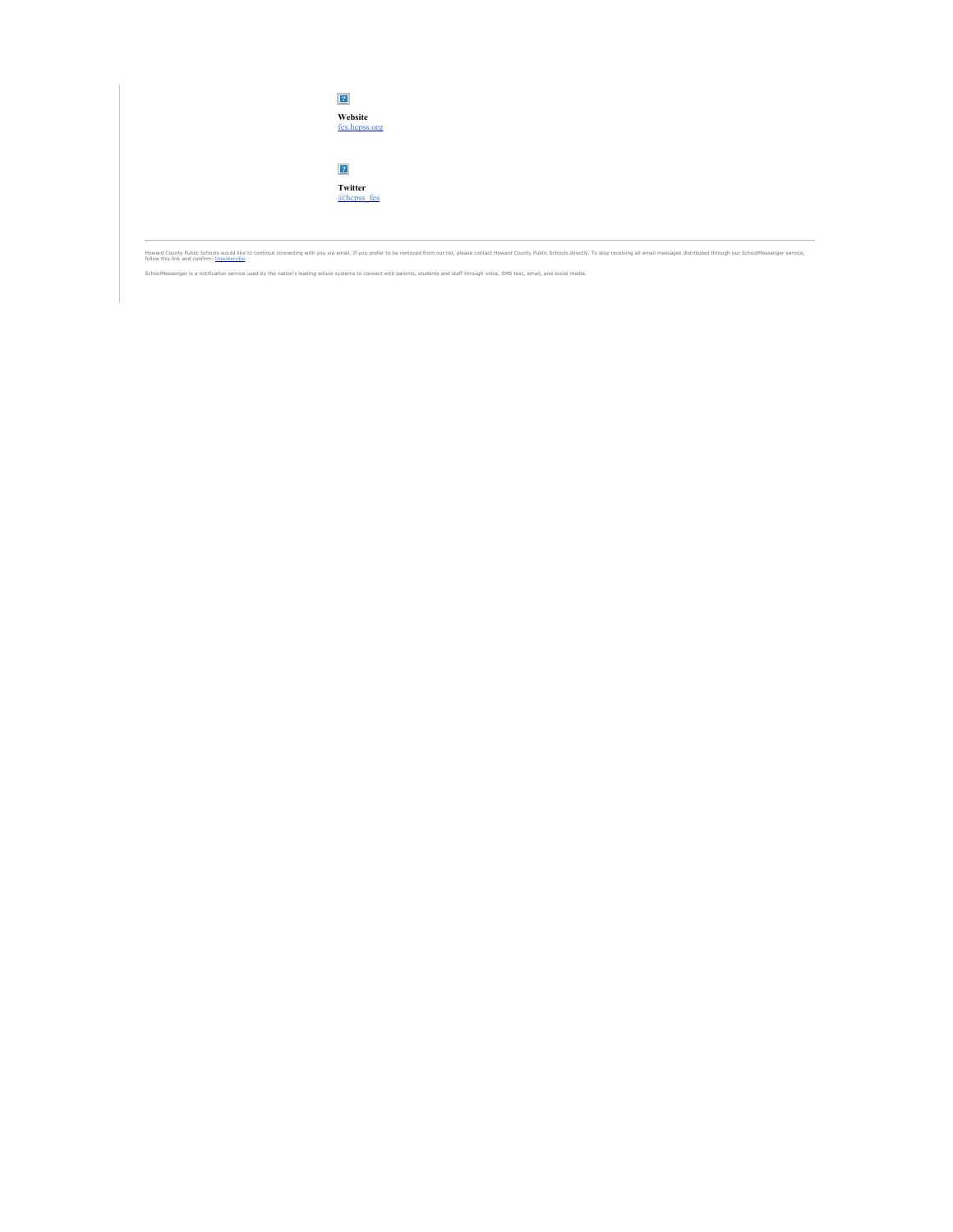| From:    | <b>Jennifer Mallo</b>                                                                  |
|----------|----------------------------------------------------------------------------------------|
| To:      | Chao Wu, David W. Ramsay                                                               |
| Cc:      | Superintendent; BoE Email; Kathleen V. Hanks; Karalee Turner-Little; Michael Martirano |
| Subject: | Re: [External] Maple Lawn transportation concerns                                      |
| Date:    | Thursday, August 15, 2019 12:43:34 PM                                                  |

FYI-I have now gotten three phone calls from Fulton parents about this issue.

Jennifer Swickard Mallo Howard County Board of Education Member Direct 443-355-7043 Office 410-313-7194

**From:** Chao Wu <Chao\_Wu@hcpss.org> **Sent:** Wednesday, August 14, 2019 1:29:37 PM **To:** David W. Ramsay <David Ramsay@hcpss.org> Cc: Superintendent <superintendent@hcpss.org>; BoE Email <boe@hcpss.org>; Kathleen V. Hanks <Kathleen\_Hanks@hcpss.org>; Karalee Turner-Little <Karalee\_TurnerLittle@hcpss.org>; Michael Martirano <Michael\_Martirano@hcpss.org> **Subject:** Re: [External] Maple Lawn transportation concerns

David,

One of their community members called me too.

Fulton has a serious before and after care crisis, not just school overcrowding issue. He told me the decision of not having school bus(maybe four school buses) is still pending. That is a really short notice for many parents.

He said there is an unfenced retention pond, not street light along his route, a possible heavy traffic. How does the school evaluate the safety of a walking route?

What is the status now?

Thanks.

Chao

——————————————— Dr. Chao Wu Board Member Howard County Board of Education Email: [chao\\_wu@hcpss.org](mailto:chao_wu@hcpss.org) Phone: 443-355-9990 Web: [www.hcpss.org](http://www.hcpss.org/)

On Aug 13, 2019, at 4:19 PM, David W. Ramsay  $\sqrt{David Ramsay@hcpss.org}$  wrote: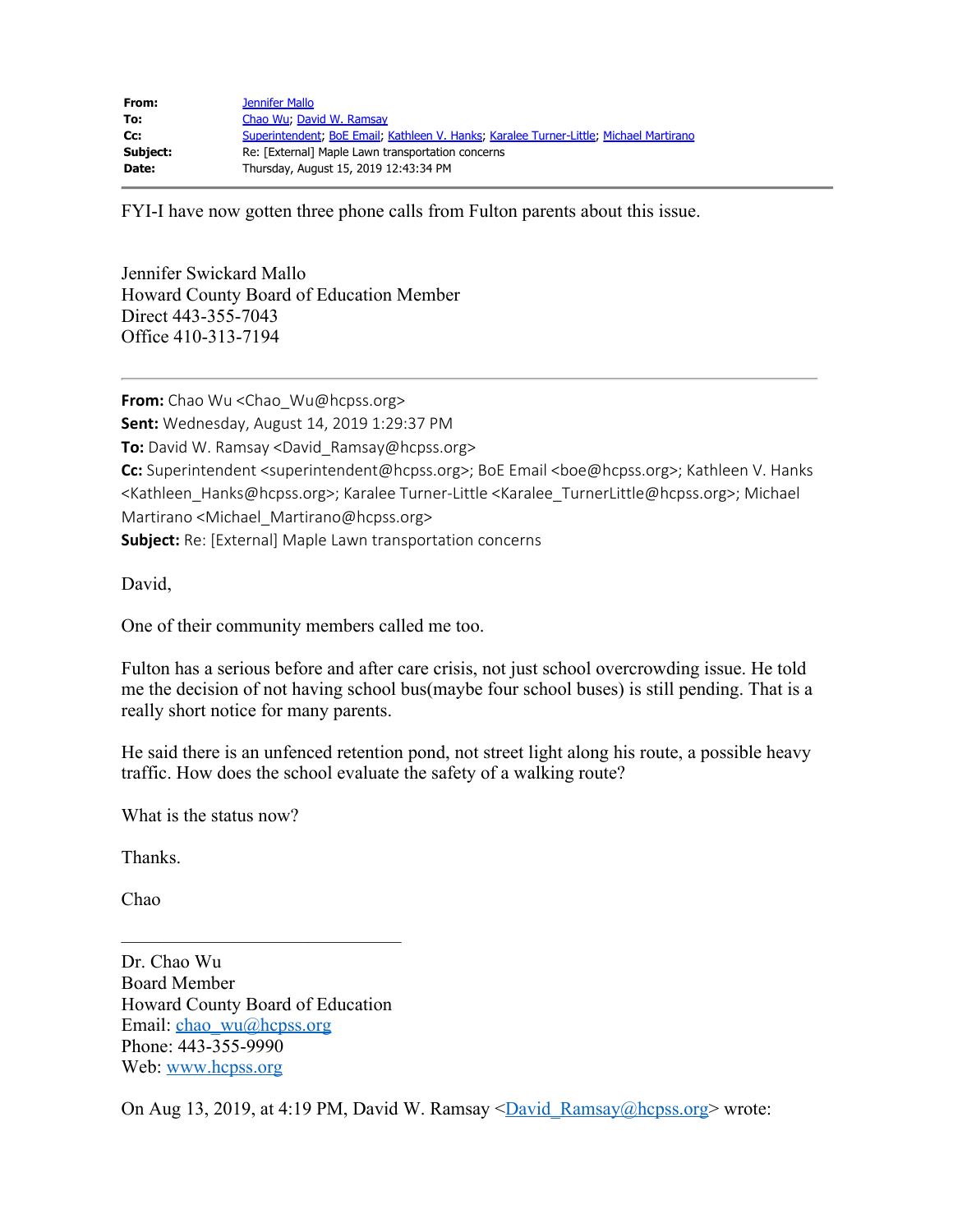Dear Ms. Magden, Thank you for your email and would you please send me your telephone number so that I may call you. Thank you, David

David Ramsay Director, Pupil Transportation Office Howard County Public School System 410-313-6726

**From:** Magden, Beth F < Beth F Magden@mcpsmd.org> **Sent:** Monday, August 12, 2019 8:40 PM **To:** Superintendent [<superintendent@hcpss.org](mailto:superintendent@hcpss.org)>; David W. Ramsay [<David\\_Ramsay@hcpss.org](mailto:David_Ramsay@hcpss.org)>; BoE Email <br/>boe@hcpss.org>; [cbball@howardcountymd.gov](mailto:cbball@howardcountymd.gov) **Subject:** [External] Maple Lawn transportation concerns

Dear Dr. Ball, Dr. Martirano, Mr. Ramsay and the members of the Howard County Board of Education,

Please see the attached letter and petition regarding pressing school transportation concerns in the Maple Lawn community.

Our community looks forward to hearing from you.

Thank you in advance. Beth Magden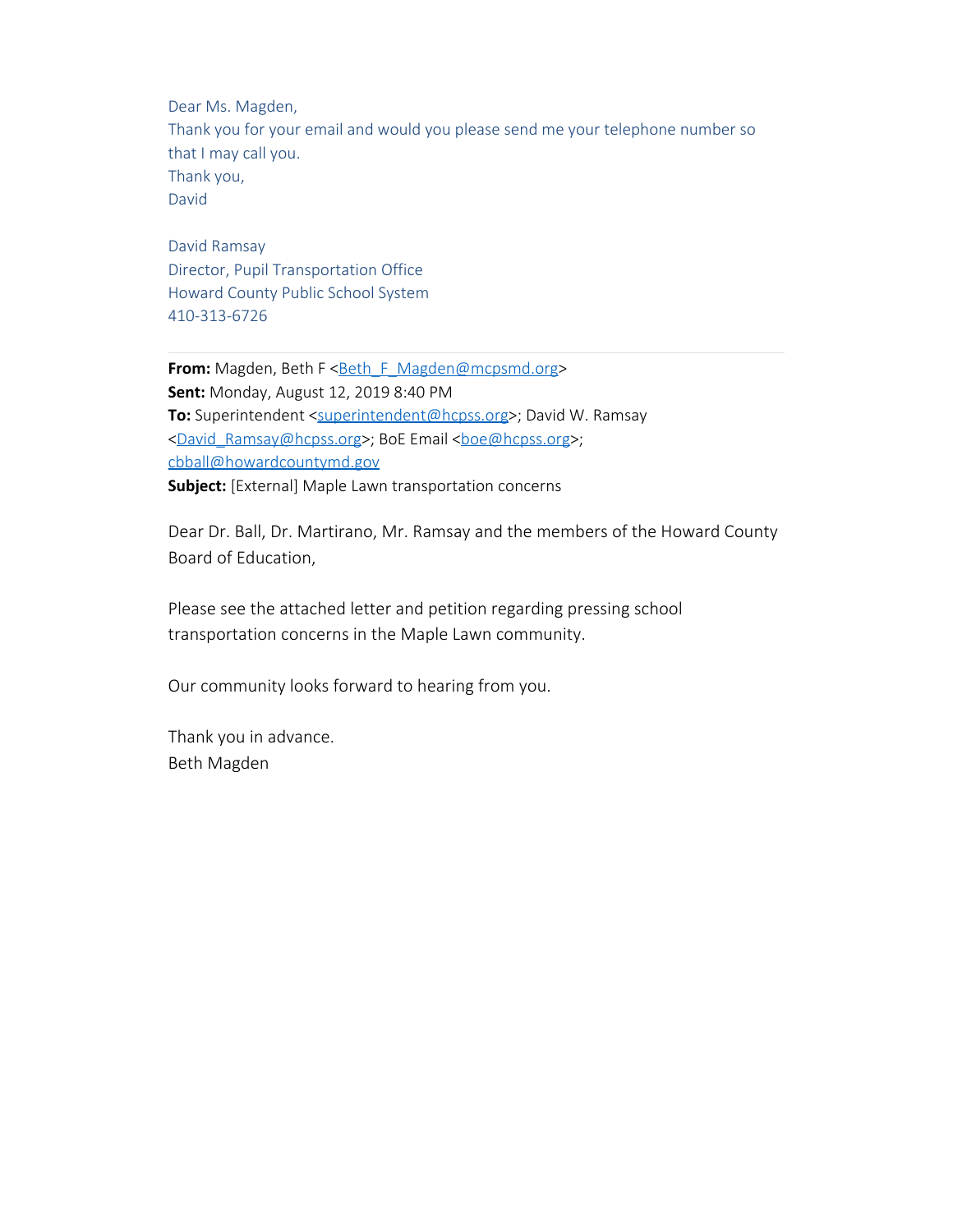| From:    | David W. Ramsay                                                                                                      |
|----------|----------------------------------------------------------------------------------------------------------------------|
| To:      | Jennifer Mallo                                                                                                       |
| Cc:      | Chao Wu; Superintendent; BoE Email; Kathleen V. Hanks; Karalee Turner-Little; Michael Martirano; Scott<br>Washington |
| Subject: | Re: [External] Maple Lawn transportation concerns                                                                    |
| Date:    | Tuesday, August 20, 2019 4:54:02 PM                                                                                  |

Dear Ms. Mallo,

Our goal is to communicate the plan to the community by tomorrow and please let me know if you would like me to contact you.

Thank you, David

Sent from my iPhone

On Aug 20, 2019, at 4:50 PM, Jennifer Mallo <*Jennifer Mallo@hcpss.org*> wrote:

With regards to temporary busing, what has been communicated to the community and how? If nothing yet, when do we expect to communicate this to the community?

Regards, Jennifer

From: David W. Ramsay [<David\\_Ramsay@hcpss.org>](mailto:David_Ramsay@hcpss.org) **Sent:** Tuesday, August 20, 2019 3:29 PM **To:** Chao Wu [<Chao\\_Wu@hcpss.org](mailto:Chao_Wu@hcpss.org)> **Cc:** Superintendent [<superintendent@hcpss.org](mailto:superintendent@hcpss.org)>; BoE Email <br/>sboe@hcpss.org>; Kathleen V. Hanks [<Kathleen\\_Hanks@hcpss.org](mailto:Kathleen_Hanks@hcpss.org)>; Karalee Turner-Little [<Karalee\\_TurnerLittle@hcpss.org](mailto:Karalee_TurnerLittle@hcpss.org)>; Michael Martirano [<Michael\\_Martirano@hcpss.org](mailto:Michael_Martirano@hcpss.org)>; Scott Washington [<Scott\\_Washington@hcpss.org](mailto:Scott_Washington@hcpss.org)> **Subject:** RE: [External] Maple Lawn transportation concerns

Dear Dr. Wu,

It is also our hope that the path will be completed and we are developing a memorandum to the Board with an update. In advance, we are providing temporary bus service until November  $1<sup>st</sup>$ . We listened to the feedback from the community and believe that we have developed a timeline consistent with their concerns. Thank you, David

David Ramsay Director, Pupil Transportation Office Howard County Public School System 410-313-6726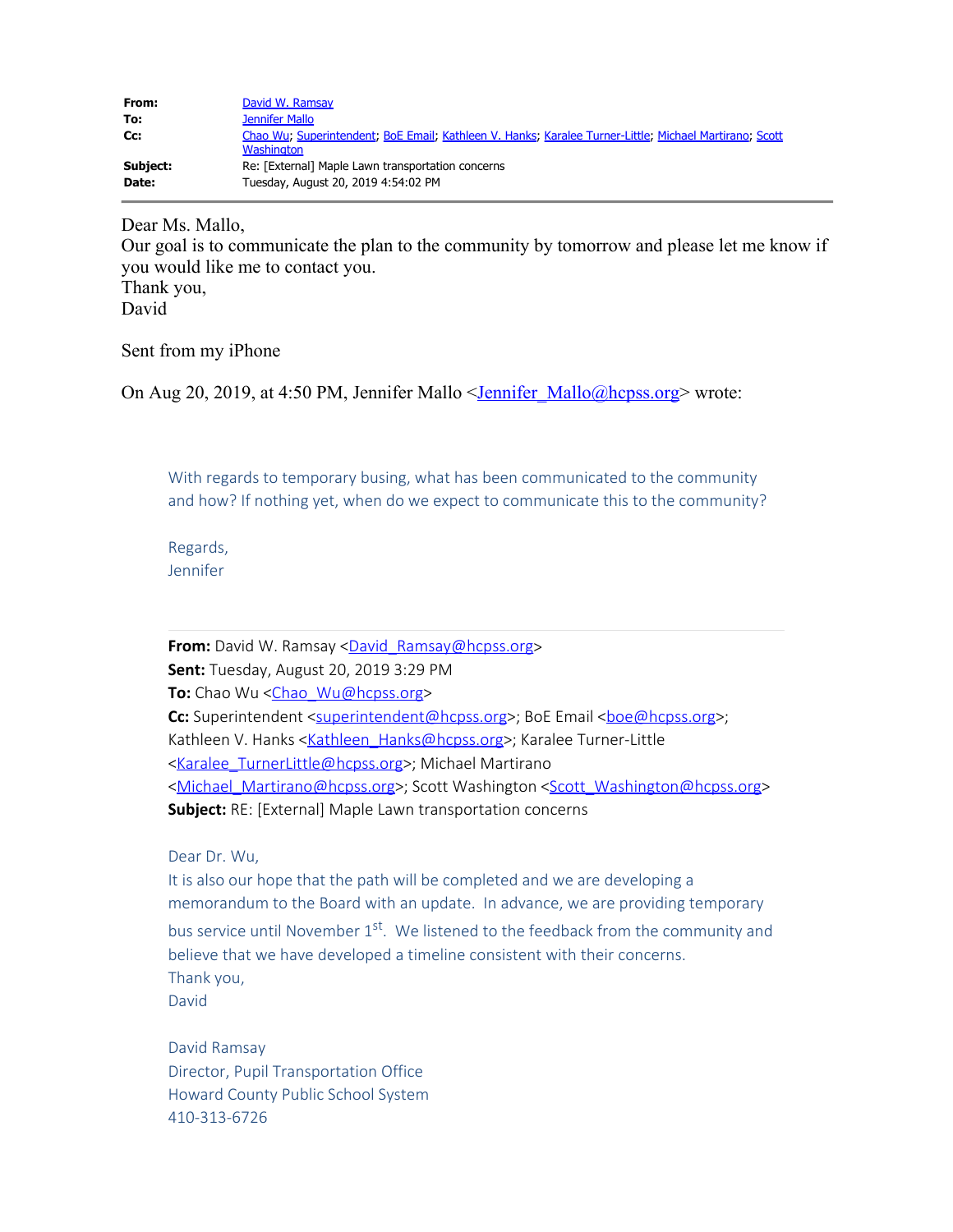**From:** Chao Wu <Chao Wu@hcpss.org> **Sent:** Saturday, August 17, 2019 5:09 PM **To:** David W. Ramsay <**David\_Ramsay@hcpss.org> Cc:** Superintendent [<superintendent@hcpss.org](mailto:superintendent@hcpss.org)>; BoE Email <br/>boe@hcpss.org>; Kathleen V. Hanks [<Kathleen\\_Hanks@hcpss.org](mailto:Kathleen_Hanks@hcpss.org)>; Karalee Turner-Little [<Karalee\\_TurnerLittle@hcpss.org](mailto:Karalee_TurnerLittle@hcpss.org)>; Michael Martirano [<Michael\\_Martirano@hcpss.org](mailto:Michael_Martirano@hcpss.org)>; Scott Washington [<Scott\\_Washington@hcpss.org](mailto:Scott_Washington@hcpss.org)> **Subject:** RE: [External] Maple Lawn transportation concerns

David,

Thanks for the update. I am looking forward to seeing the project finished on time.

We probably should send out an update to the community:

## **We hear the community's concern on the pathway issue because the project has not been done yet. However, we will be committed to finish the project before the school start.**

Parents are really concerned. Without a bus, the before care and after care are another concern for them too.

Best regards,

Chao

--------------------------------------------------- Dr. Chao Wu Board Member Howard County Board of Education Email: [chao\\_wu@hcpss.org](mailto:chao_wu@hcpss.org)

**From:** David W. Ramsay [<David\\_Ramsay@hcpss.org>](mailto:David_Ramsay@hcpss.org) **Sent:** Thursday, August 15, 2019 1:14:01 PM **To:** Chao Wu [<Chao\\_Wu@hcpss.org](mailto:Chao_Wu@hcpss.org)> **Cc:** Superintendent [<superintendent@hcpss.org](mailto:superintendent@hcpss.org)>; BoE Email <br/>boe@hcpss.org>; Kathleen V. Hanks [<Kathleen\\_Hanks@hcpss.org](mailto:Kathleen_Hanks@hcpss.org)>; Karalee Turner-Little [<Karalee\\_TurnerLittle@hcpss.org](mailto:Karalee_TurnerLittle@hcpss.org)>; Michael Martirano [<Michael\\_Martirano@hcpss.org](mailto:Michael_Martirano@hcpss.org)>; Scott Washington [<Scott\\_Washington@hcpss.org](mailto:Scott_Washington@hcpss.org)> **Subject:** RE: [External] Maple Lawn transportation concerns

Dear Dr. Wu,

Thank you for your email. I have attached a memo that I sent to Mr. Washington for your review and am available to speak with you if you have any follow-up questions.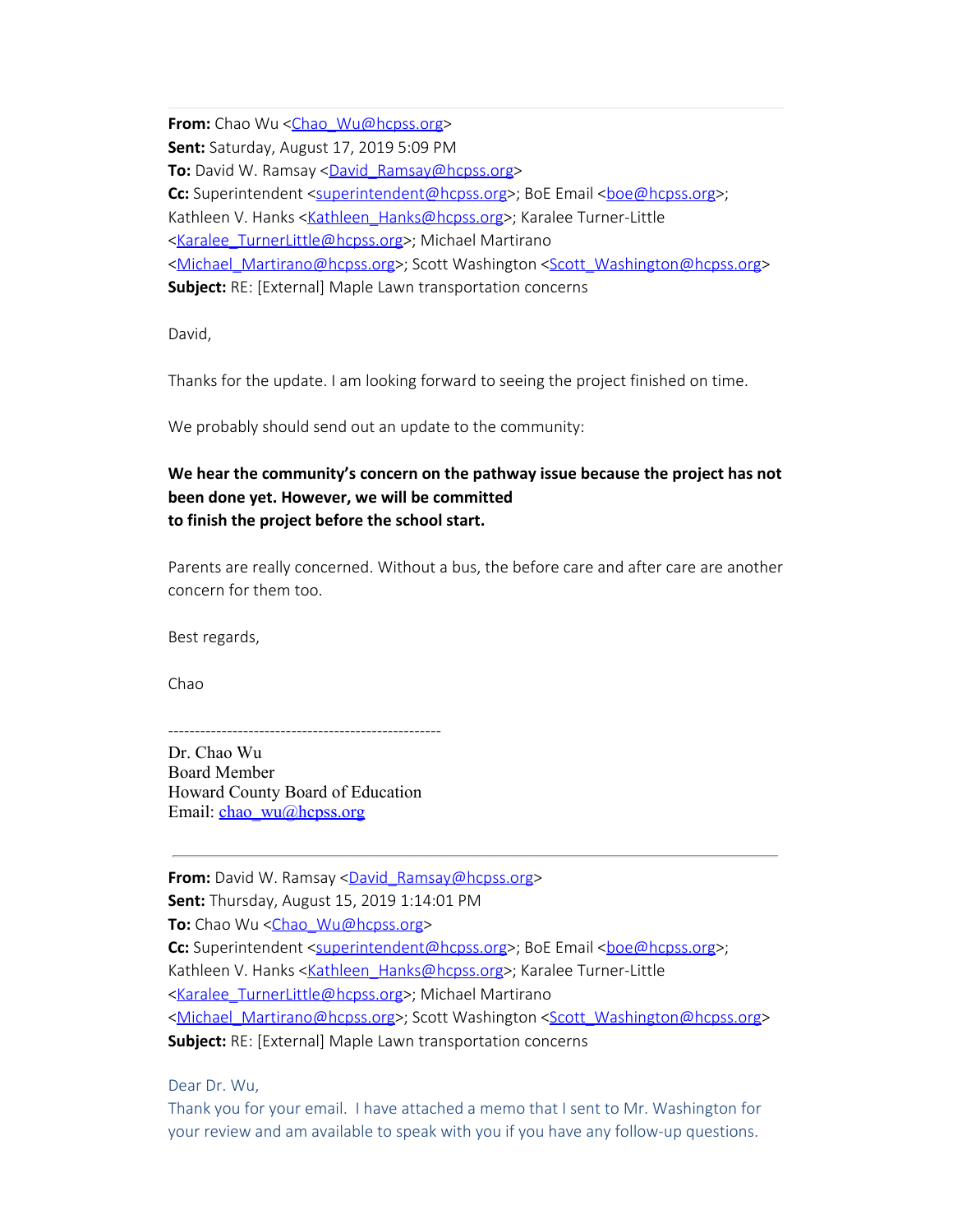Please note that my memo addresses BOE Policy 5200 and Howard County pedestrian initiatives. Please know that we are committed to working with the Maple Lawn community and will make sure that we review their concerns. Thank you, David

David Ramsay Director, Pupil Transportation Office Howard County Public School System 410-313-6726

**From:** Chao Wu <Chao Wu@hcpss.org> **Sent:** Wednesday, August 14, 2019 1:30 PM **To:** David W. Ramsay [<David\\_Ramsay@hcpss.org](mailto:David_Ramsay@hcpss.org)> **Cc:** Superintendent [<superintendent@hcpss.org](mailto:superintendent@hcpss.org)>; BoE Email <br/>sboe@hcpss.org>; Kathleen V. Hanks [<Kathleen\\_Hanks@hcpss.org](mailto:Kathleen_Hanks@hcpss.org)>; Karalee Turner-Little [<Karalee\\_TurnerLittle@hcpss.org](mailto:Karalee_TurnerLittle@hcpss.org)>; Michael Martirano [<Michael\\_Martirano@hcpss.org](mailto:Michael_Martirano@hcpss.org)> **Subject:** Re: [External] Maple Lawn transportation concerns

David,

One of their community members called me too.

Fulton has a serious before and after care crisis, not just school overcrowding issue. He told me the decision of not having school bus(maybe four school buses) is still pending. That is a really short notice for many parents.

He said there is an unfenced retention pond, not street light along his route, a possible heavy traffic. How does the school evaluate the safety of a walking route?

What is the status now?

Thanks.

Chao

Dr. Chao Wu Board Member Howard County Board of Education Email: [chao\\_wu@hcpss.org](mailto:chao_wu@hcpss.org) Phone: 443-355-9990 Web: [www.hcpss.org](http://www.hcpss.org/)

———————————————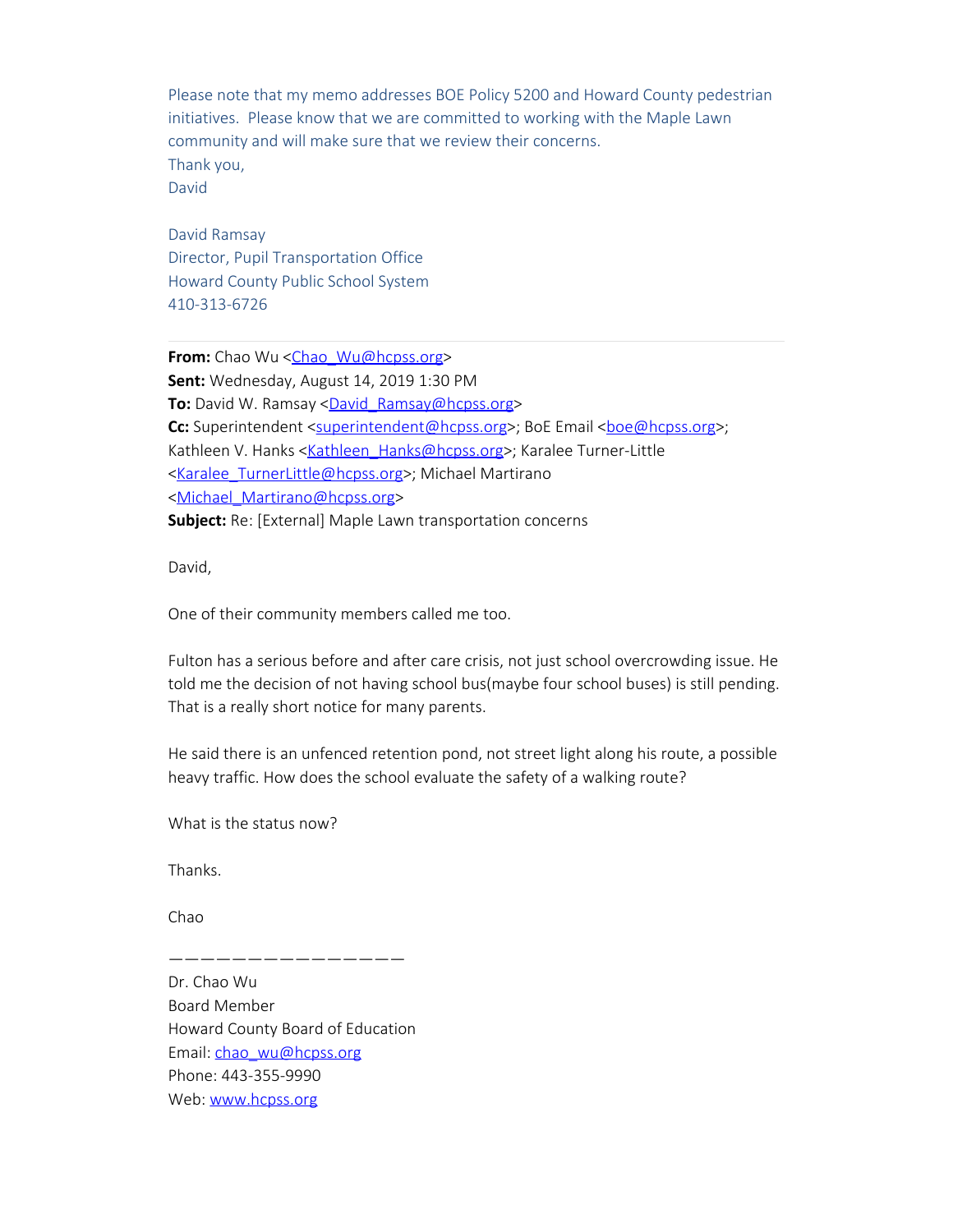On Aug 13, 2019, at 4:19 PM, David W. Ramsay [<David\\_Ramsay@hcpss.org](mailto:David_Ramsay@hcpss.org)> wrote:

Dear Ms. Magden, Thank you for your email and would you please send me your telephone number so that I may call you. Thank you, David

David Ramsay Director, Pupil Transportation Office Howard County Public School System 410-313-6726

**From:** Magden, Beth F <**[Beth\\_F\\_Magden@mcpsmd.org>](mailto:Beth_F_Magden@mcpsmd.org) Sent:** Monday, August 12, 2019 8:40 PM **To:** Superintendent [<superintendent@hcpss.org](mailto:superintendent@hcpss.org)>; David W. Ramsay [<David\\_Ramsay@hcpss.org](mailto:David_Ramsay@hcpss.org)>; BoE Email <br/>boe@hcpss.org>; [cbball@howardcountymd.gov](mailto:cbball@howardcountymd.gov) **Subject:** [External] Maple Lawn transportation concerns

Dear Dr. Ball, Dr. Martirano, Mr. Ramsay and the members of the Howard County Board of Education,

Please see the attached letter and petition regarding pressing school transportation concerns in the Maple Lawn community.

Our community looks forward to hearing from you.

Thank you in advance. Beth Magden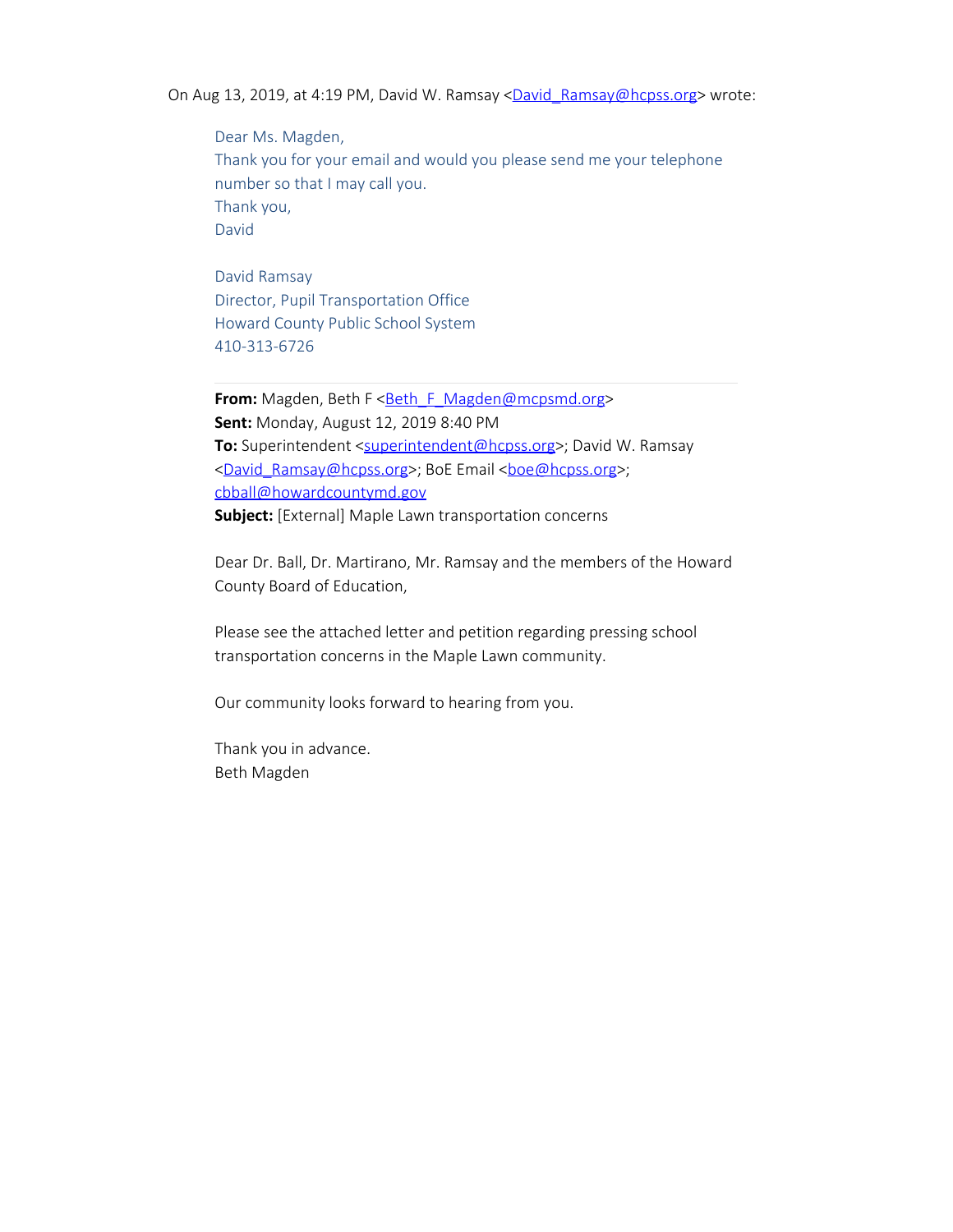

### Dear Ms. Kwon Honda:

Thank you for contacting the Board of Education and the Office of the Superintendent. The Board and Superintendent appreciate your input. We want to assure you that the Transportation Department is<br>monitoring the matter, a

Once again, thank you for your email.

Kind regards,

Kathy Hanks Administrator Board of Education Phone: 410-313-7194 Fax: 410-313-6633 Email: kathleen\_hanks@hcpss.org

### **From:** Ellen Kwon Honda <kwonhonda@gmail.com>

**Sent:** Wednesday, August 14, 2019 11:06 PM

**To:** Superintendent <superintendent@hcpss.org>; BoE Email <boe@hcpss.org>; Vicky Cutroneo <Vicky\_Cutroneo@hcpss.org>; Tanisha Burks <Tanisha\_Burks@hcpss.org>; Adam Downes <Adam\_Downes@hcpss.org>; ask@howardcountymd.gov

**Subject:** [External] Fwd: FES Non-transported Boundary Change

Please see pictures of the path below. This is NOT a safe path!! This path does not have any lights and it is very isolated. It is a trail through the woods over a body of water.

I believe this decision has been made without the consideration of the safety of our children and impact to the community. It is not acceptable to announce this 3 weeks before the start of a new school year.

By stop providing the bus service, the county is forcing many children to become car riders. Fulton Elementary school is at 121% capacity and adding all of the new car riders is detrimental and dangerous<br>to the family and

I urge you to walk the path yourself and decide if you would feel comfortable sending your own child to walk to school on this path!!

Thank you,

Ellen Kwon Honda





Begin forwarded message:

**From:** Fulton Elementary School [<Tanisha\\_Burks@hcpss.org](mailto:Tanisha_Burks@hcpss.org)> **Subject: FES Non-transported Boundary Change Date:** August 12, 2019 at 12:00:39 PM EDT<br>To: <kwonhonda@gmail.com> To: <<u>kwonhonda@gmail.com</u>><br>**Reply-To:** Fulton Elementary School <<u>Tanisha\_Burks@hcpss.or</u>g>

**E** Fulton Elementary School

# FES Non-transported Boundary Change Monday, August 12, 2019

Dear Fulton Famil

After many years of planning and coordinating with community partners, we are excited to announce the final stage of the completion of the walking path connecting the Maple Lawn community. Although the path has not been finalized at this time, we will continue to work with our community partners to ensure the completion before the start of the school year. In the event that the path is not completed by the beginning of the school year, temporary bus service